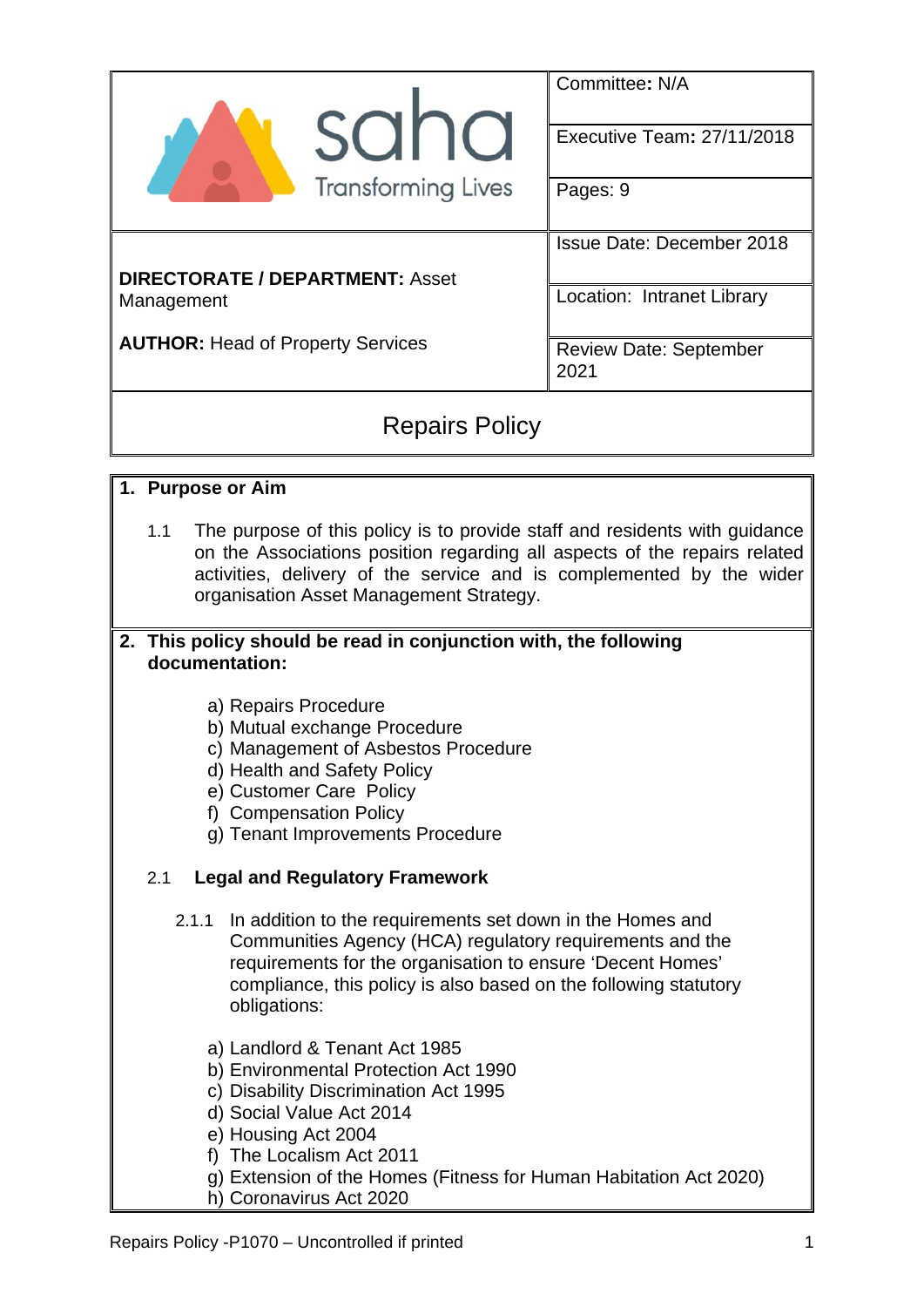2.1.2 This is not an exhaustive list; many separate areas of legislation affect different aspects and types of repairs, which the Association will comply with as applicable to specific situations.

### **3. Introduction**

3.1 The repairs service is regarded as an important core service provided to the Association's residents. This is highlighted by the customer satisfaction surveys saha has carried out.

### **4. Scope**

4.1 The policy sets out the repairing obligations of the Association and of the rights and obligations of customers of saha's properties.

### **5. Objectives**

- 5.1 Saha's objectives are to:
	- a) Provide efficient, timely, consistent and cost effective quality repairs
	- b) Deliver excellent customer care
	- c) Deliver opportunities for consultation and choice where appropriate
	- d) Deliver accessible services to diverse customer groups
	- e) Meet customer priorities and needs
	- f) Be open to learning from customers and complaints

### **6. Definitions**

6.1 A repair is defined as work that arises from the identification of a defect (that is the Association's responsibility) either by a customer or other stakeholder, or from a technical inspection – either to an empty property or from an estate inspection, that needs to be addressed to make the property fit for purpose and/or preserved in its correct and safe condition.

### **7. Policy Statement**

### 7.1 **The Associations Repair Responsibilities**

- 7.1.1 Saha's repairing obligations are as a result of contract (occupancy agreements), statute and case law. The Association are responsible for keeping the structure and exterior of the property in repair including:
	- a) External walls, external doors, external window frames and sills
	- b) Drains, gutters, external pipes
	- c) Access paths and steps to individual properties
	- d) The roof and chimney (but not sweeping)
	- e) The internal structure
	- f) External decoration
	- g) Lifts, rubbish chutes and shared lighting serving the building or estate
	- h) Fences and gates which are the Association's responsibility to maintain. (saha will use its discretion when deciding what is provided)
- 7.1.2 saha must keep in repair and proper working order the pipes and other installations in homes which provide water, gas and electricity supplies.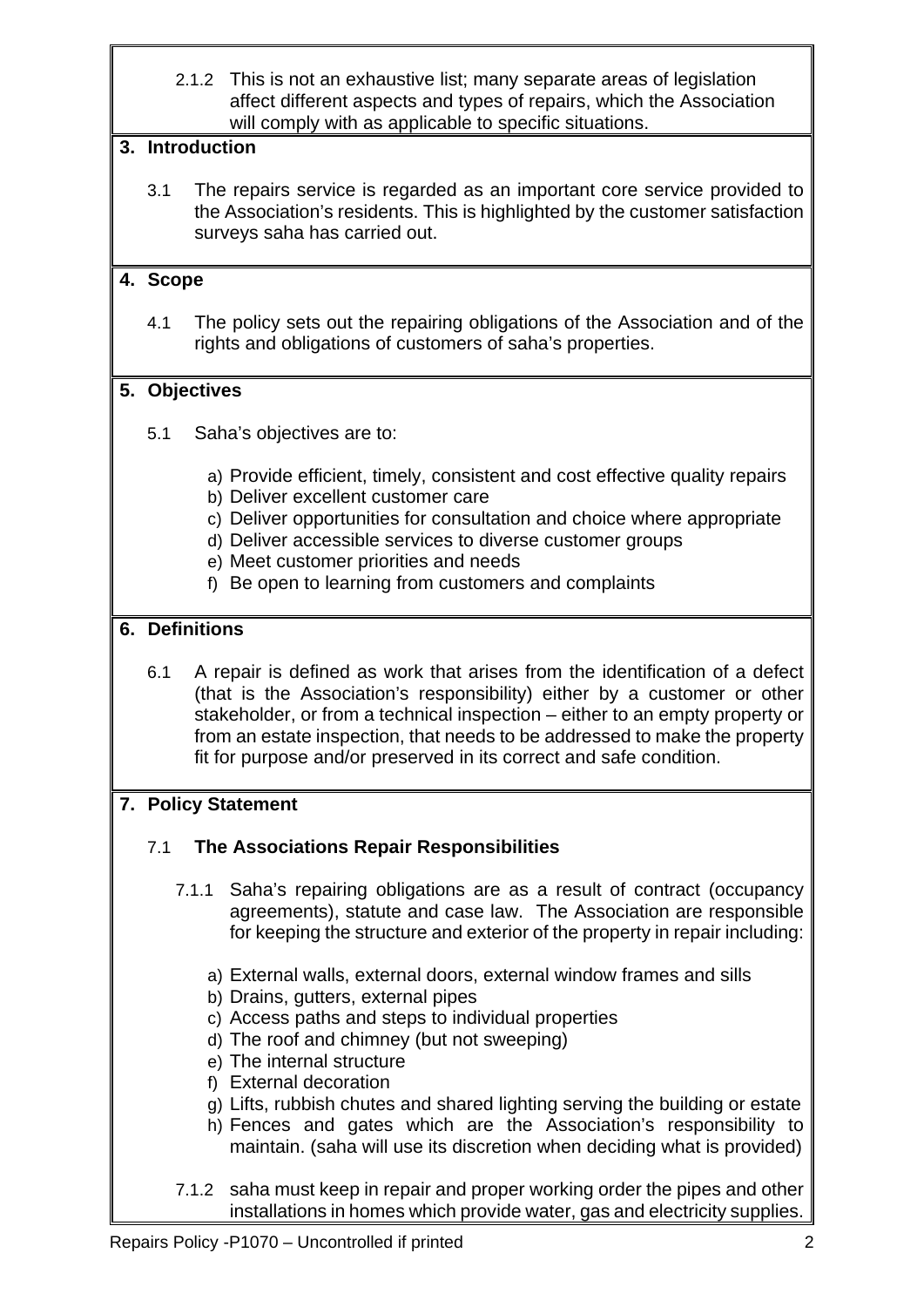This includes basins, sinks, baths and lavatories, but does not include other appliances that make use of these supplies, for example electric or gas cookers, which are the tenants' responsibility (unless supplied by the Association).

7.1.3 The Association must keep in repair and proper working order the landlord-installed heating systems in homes and the landlord-installed systems for providing hot water. The service up to and including the gas and electrical meter is the responsibility of the utility service provider.

# 7.2 **Customers Repair Responsibilities**

- 7.2.1 Customers are responsible for maintaining and repairing various aspects of the inside and outside of the property and are responsible for either carrying out these works themselves or engaging a Contractor. The specific resident responsibilities are set out in individual occupancy agreements.
- 7.2.2 As also outlined in the occupancy agreements, customers have the responsibility to report repairs to the Association and allow access to contractors for repairs to be carried out.
- 7.2.3 Customers are responsible for ensuring that vulnerable people, children and pets are kept a safe distance from any items awaiting repair that present a danger and, in conjunction with repair operatives, whilst repairs works are taking place.
- 7.2.4 Before a repair is carried out, it is the customer's responsibility to ensure that furniture and carpets are moved from the affected area or covered for protection.

# 7.3 **Repair Priorities, Classification and Response Times**

- 7.3.1 Dependent on the situation, repairs will be categorised and completed as emergency, urgent or routine repairs with specified timescales for each which are explained in Customer Handbook. Response times may be flexible in certain circumstances to meet customers' special needs and preferred appointment times.
- 7.3.2 Where work does not need to be carried out straight away, the work may be specified, batched and carried out as part of a programme of similar works called planned works.
- 7.3.3 Where work is carried out as part of a regular cycle, such as external decoration work, it will be classified as cyclical maintenance. The Association will publicise the details of its planned works and cyclical maintenance programmes to customers.
- 7.3.4 At all times customers will be kept informed of the progress of repairs including agreeing revised timescales should unavoidable delays occur, for example, if specific parts are awaited.
- 7.3.5 The health and safety of customers, staff and contractors is our highest priority, therefore if there is any issue that needs to be resolved to ensure that safety is not jeopardised whilst the repair is carried out, this will need to be resolved outside of the repair target timescale to the satisfaction of all parties.

# 7.4 **Reporting Repairs**

7.4.1 Customers will be able to report repairs at a time of their choosing, by a variety of convenient and, as far as possible, cost-free means.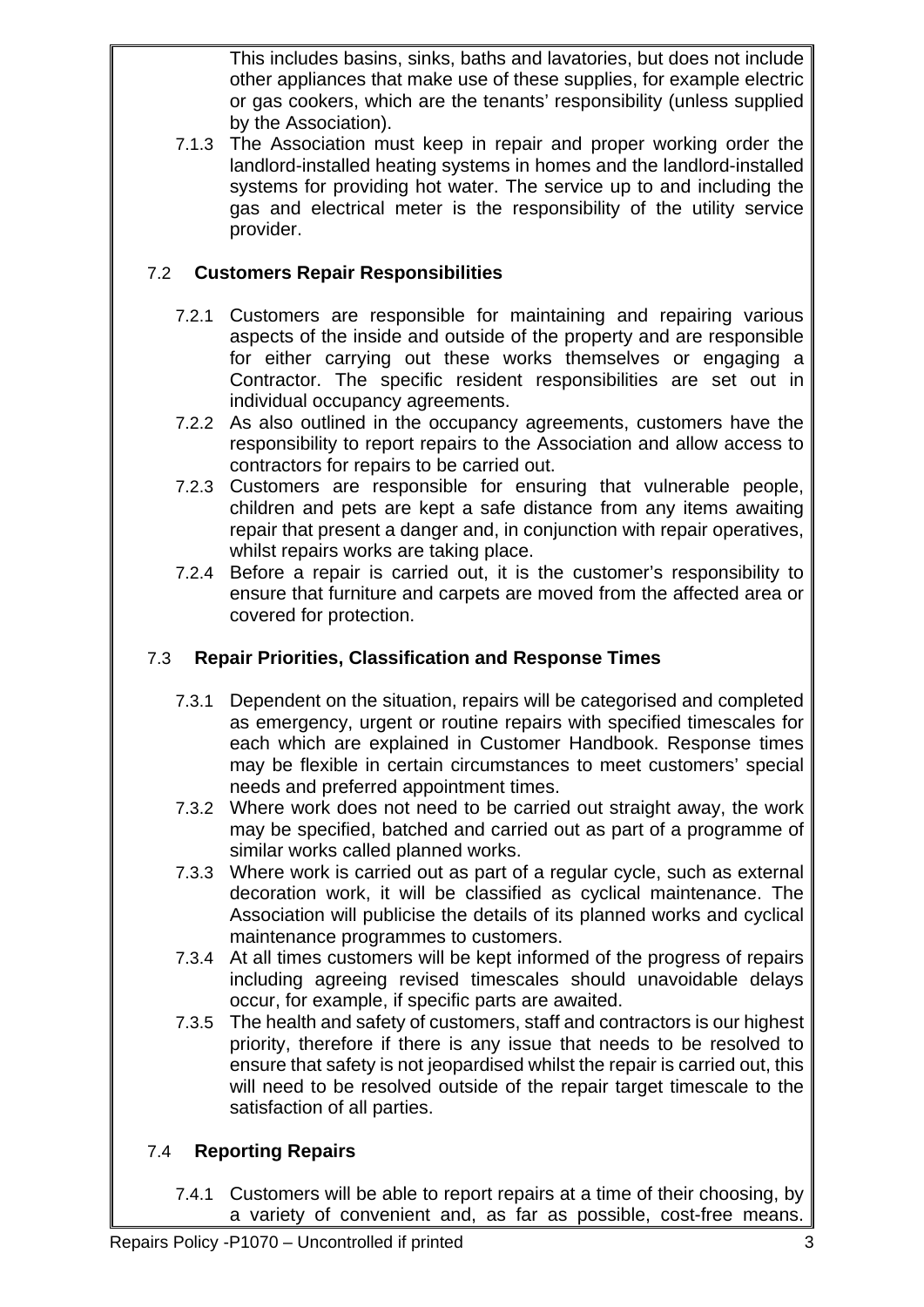Reporting repairs will be possible via the telephone, e-mail, text, the website and letter, all of which will be received by the Customer Service Centre. Customers can also report repairs to staff when available on site or at available offices. Repair service contact options will be set out on the saha website and regularly published in correspondence to customers. Repairs will be logged and progressed on the day the report is received, be this an immediate repairs order or the arrangement of a pre-inspection for repairs that require further investigation prior to order.

7.4.2 It is important that disrepair to communal areas is dealt with effectively, and all customers and the organisation's staff have a duty to report any disrepair that they observe whilst on estates.

### 7.5 **Out of Hours' Repairs Reporting**

7.5.1 'Out of Hours' reporting will be handled by an appointed contractor. Only absolute emergency repairs will be attended outside of the Association's Customer Service Centre opening hours. Saha's contractors will endeavour to complete a repair, but situations will arise where the emergency issue is made safe and then a further order for the full repair will be made through our standard repairs priorities.

#### 7.6 **Quality of Repairs**

- 7.6.1 Repairs will be completed professionally, to a specified standard agreed with customers and contractors on a 'right first time' basis i.e. completed on the first visit. Customer feedback on satisfaction with repair quality will be gathered through a variety of means, including: telephone survey and postal survey with the results used as part of the Association's management of its contractors. Quality will also be managed through the post inspection by staff of an agreed percentage of repairs.
- 7.6.2 When a repair is not carried out to the required quality level, the Association will ensure that this is rectified within a reasonable timescale agreed with the affected resident(s).
- 7.6.3 Quality of repair includes the conduct of repair operatives whilst conducting works and the removal of waste / mess that is generated as a result of the repair. The organisation provides a 'code of conduct' for all organisational and contractor staff working in residents' homes.

### 7.7 **Rechargeable Repairs**

- 7.7.1 With reference to repairs the Association will not pay for damage caused by:
	- a) The tenant (accidental or deliberate)
	- b) Anyone living with or visiting the tenant (inc people under the age of 18)
	- c) Any work completed by the tenant, even if the Association has agreed that work can be completed
	- d) Anything which the tenant has installed in their home, even if the Association has agreed installation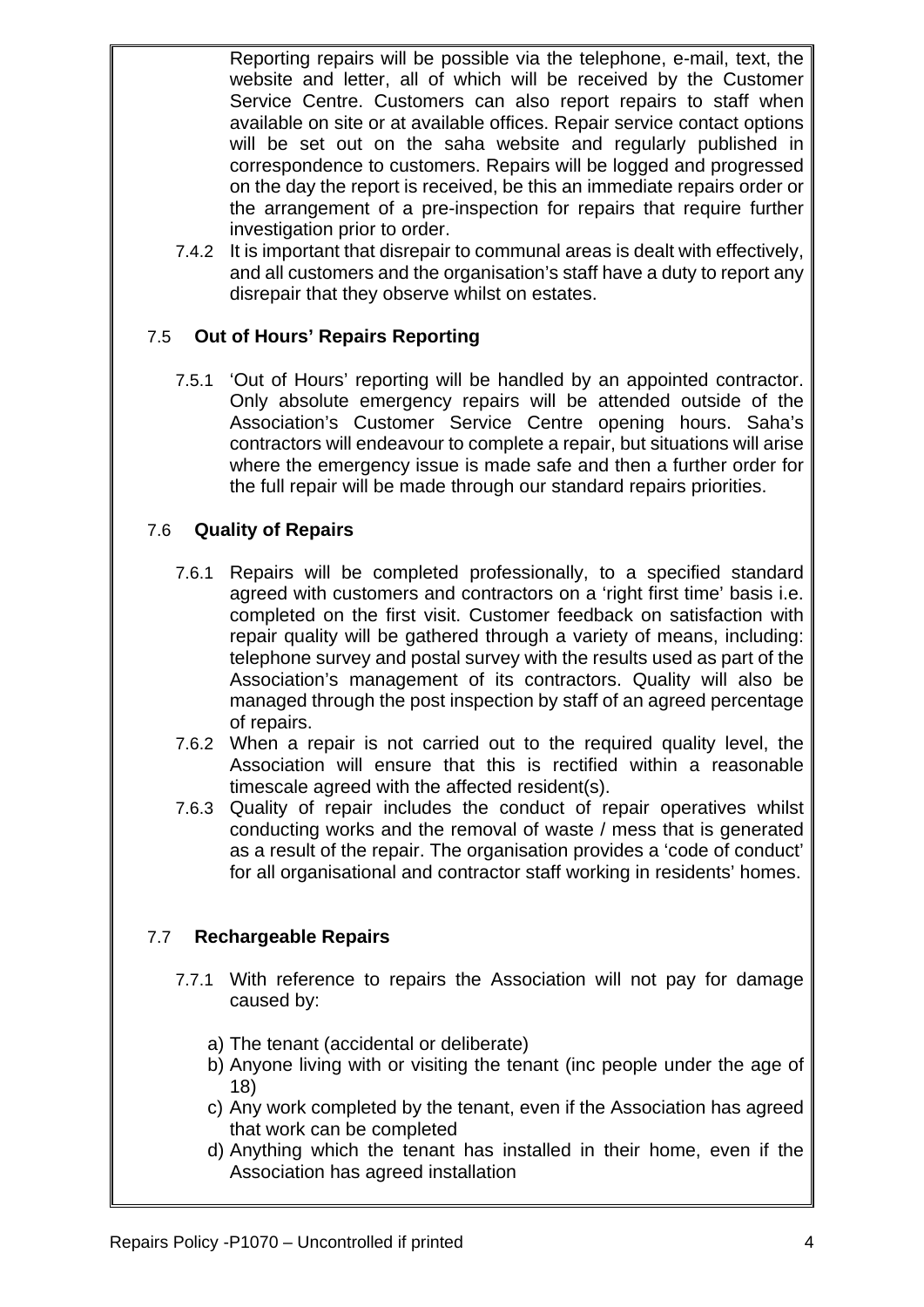- 7.7.2 The following are examples of situations where the Association will charge for repairs:
	- a) Forced entry to make an emergency repair that is the tenant's responsibility
	- b) Removal of rubbish or belongings after the tenant moves out
	- c) The tenant provided a false or unrelated crime reference number for a repair they reported as a result of a crime
- 7.7.3 The following is an example of a situation where the Association would not recharge for a repair:
	- 7.7.3.1 Following criminal damage, as long as the tenant has reported the damage to the police. However, saha does require them to sign a statement of the damage, and the circumstances in which it was caused. As owners of the property that has been damaged, saha are able to make a complaint to the police in support of an investigation and possible prosecution of the offender.
	- 7.7.3.2 The Association may, at its discretion, carry out routine and emergency repairs which are not the Association's responsibility where there is a clear health and safety risk. Repairs will normally be completed on payment in advance.
	- 7.7.3.3 Any works carried out by tenants involving gas or electrical installations must be undertaken by a GasSafe or NICEIC registered contractor. The Association must be notified in advance and provided with the original certificates issued by the contractors.
	- 7.7.3.4 The Association may also recharge the tenant if they make an appointment and are subsequently not in when the contractor arrives to complete the repair.

## 7.8 **The Right to Repair**

7.9 Customers have a statutory right to certain repairs within timescales set by Government in Right to Repair legislation. The Association will provide such repairs within the required timescales and provide compensation where timescales are not met.

## 7.10 **Repairs Appointments**

- 7.10.1 Repairs will be made by appointment at the time when the repair is reported. AM or PM slots will be offered together with the option of avoiding the 'school-run' and very early and late slots. Repair appointments must be made within the timescale for completing the repair.
- 7.10.2 If the repair is complex and requires an inspection (pre, post or during works), an appointment for the inspection will be given at the time the repair is reported. The operative will arrive on time with an identity card. They will fix the problem and clean up any mess. If the problem cannot be fixed at the first appointment, the repair person will offer customers another appointment or make sure that they are contacted within 48 hours to agree one.

### 7.11 **Passporting/Discretionary Repairs**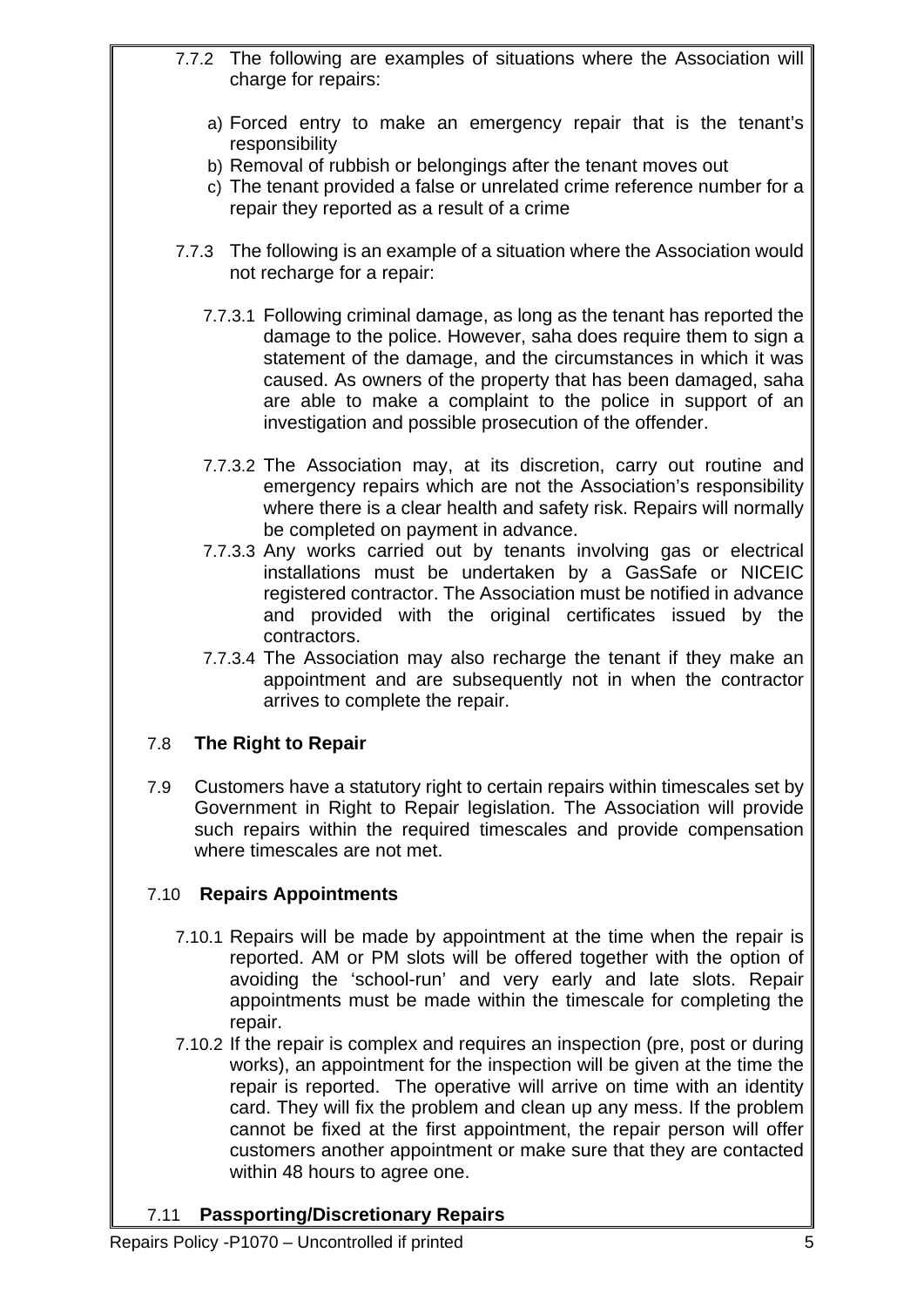- 7.11.1 The Association recognises that residents have different needs. The Association may carry out passported/discretionary repairs at no cost to the tenant if the tenant requires extra help and the tenant is either:
	- a) Over 75 and living alone, or with no other member of the household who is under-75
	- b) In receipt of a registered care package
	- c) In receipt of the higher rate of Disability Living Allowance, Attendance Allowance or War Disablement Pension.
- 7.11.2 The Association can only do a passported repair if the customer is living alone or every member of their household meets one or more of the eligibility criteria. Carers or children (under the age of 18) are not required to meet any of the eligibility criteria.
- 7.11.3 Situations may arise where the Association is intending to dispose of or demolish a property; in these situations the customer will be informed of this intention. This could, however, lead to discretion being taken regarding whether certain repairs need to be completed. The Association will, however, ensure that homes affected by this will be safe, secure and comfortable accommodation for the period that it remains in use.

## 7.12 **Defects Liability Period**

- 7.12.1 All contractors will be required to provide a 12 month defect liability period for repairs.
- 7.12.2 Repairs in new homes will often be covered by the defect liability period of the property developer / building contractor or a warranty such as NHBC. Where this occurs, the Association's standard repair categorisation and target times will be superseded by those stipulated by the organisation with the repairing liability. If the Association feels that an unreasonable delay is occurring and this is seriously detrimental to the customer in the property, saha will arrange for the repair to be completed and recharged to the organisation with the repairing liability.

### 7.13 **Residents' Improvements and Alterations**

- 7.13.1 Customers may not make improvements, alterations and additions to their home unless they first receive the Association's permission in writing. In order to avoid any doubt or misunderstanding, the installation of a satellite dish is such an addition. Customers must obtain all other necessary planning permission and building regulation approval where these are required from the Council as the local planning authority.
- 7.13.2 If a customer carries out an improvement, alteration or addition to their home without the Associations permission, saha may request that they remove it and reinstate their home to its previous condition. This will be done in writing. If the customer does not comply, the saha may remove the improvement, alteration or addition and re-instate their home to its previous condition. The customer will be liable for the Association's reasonable costs of doing so.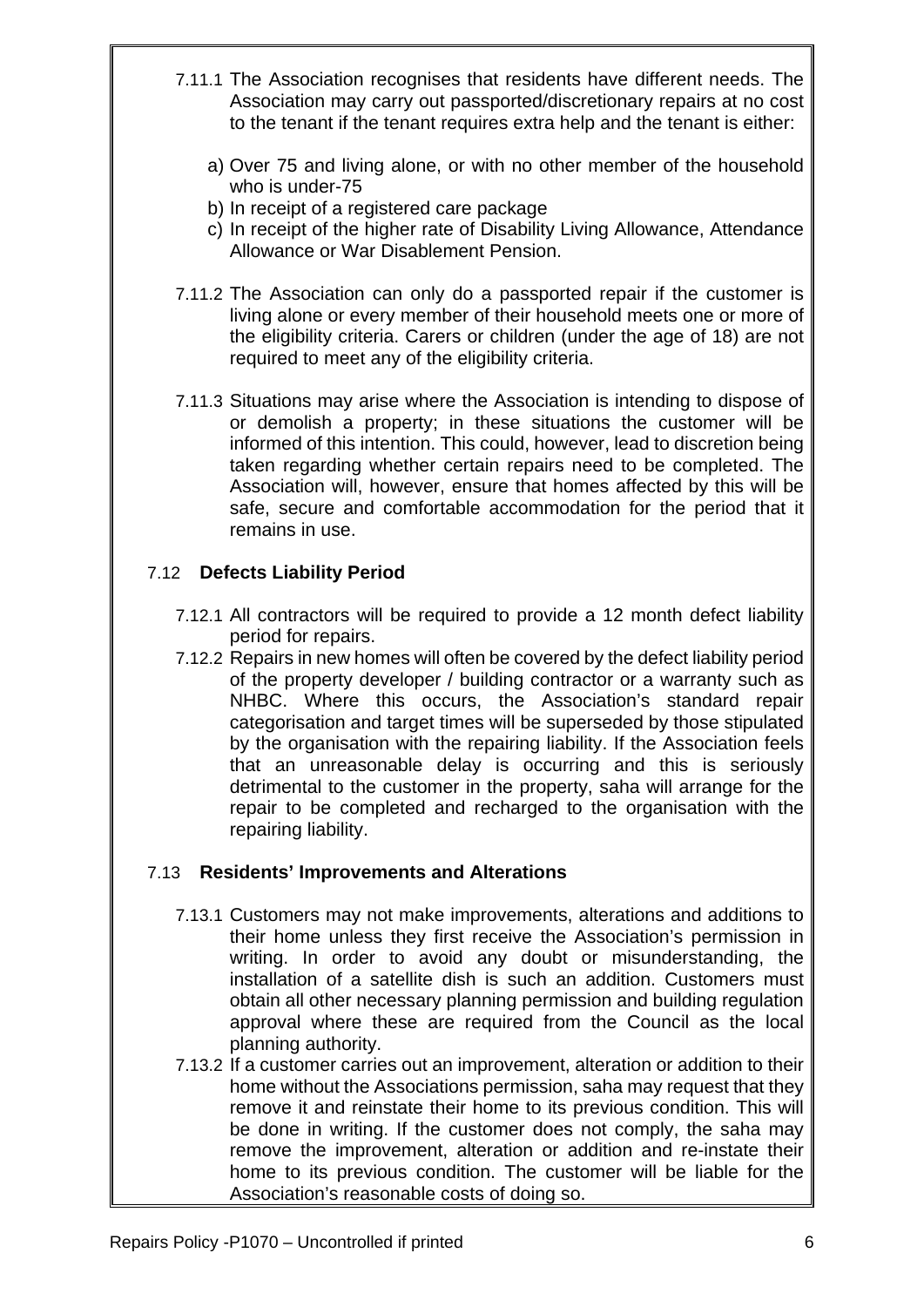- 7.13.3 The on-going maintenance of any completed and approved alteration, improvement or addition will remain the customers' liability. If a subsequent customer obtains a tenancy by way of succession, assignment or mutual exchange, and the previous customer made improvements to their home, the new customer 'steps into the shoes' of the outgoing customer and is responsible for the repair, upkeep and replacement of any improvements.
- 7.13.4 In some situations customers may have the right to claim compensation for improvements made. To qualify approval must have been given, the costs must been met by the customer and receipts for the costs provided. Compensation would be less a deduction based on the length of time the improvement has been in place against a predetermined lifespan, when the tenancy is terminated. Any sums owed to the Association would be taken from the compensation sum and tenancy terminations as a result of court action are excluded.
- 7.13.5 The formula for calculation is based on the cost of the improvement, and the number of years left of its lifespan. Compensation is not payable if the claim is less than £50. The maximum in any one claim is £3000.

## 7.14 **Making Good**

- 7.14.1 After completing a repair, the Association will also prepare the surface around the repair so that it is ready to be decorated. Usually this is done after there has been a leak. In some circumstances we may provide paint and decorating equipment. If the damage caused to a room has substantially affected the entire decorative surface, or all decorative surfaces, we may redecorate the entire room.
- 7.14.2 The Association will not be able to 'make good' if the customer has covered access panels, hatches, ducts or ducting with wallpaper, tiles, carpet, wood, laminate or other finishes. Where damage to décor has occurred and this is not the fault of the Association or its contractor, the customer will be encouraged to claim from their home contents insurance.

## 7.15 **Laminate Flooring and Other Overlays**

- 7.15.1 If a home is a flat above the ground floor, customers must seek saha's permission before installing laminate or slot and groove wooden flooring. If it is laid without permission, the Association may require the customer to remove it. If permission is granted, this will be subject to the customer installing adequate insulation to saha's satisfaction to prevent noise transfer into neighbouring properties.
- 7.15.2 If works need to be carried out to a customers home which requires any laminate or slot and groove flooring or other floor covering to be removed or lifted, the saha will not be liable for the cost of its replacement or the costs of relaying it.

### **8. Monitoring and Reporting**

8.1 As part of our commitment to monitoring performance and quality, saha will proactively seek feedback on completed repairs from residents.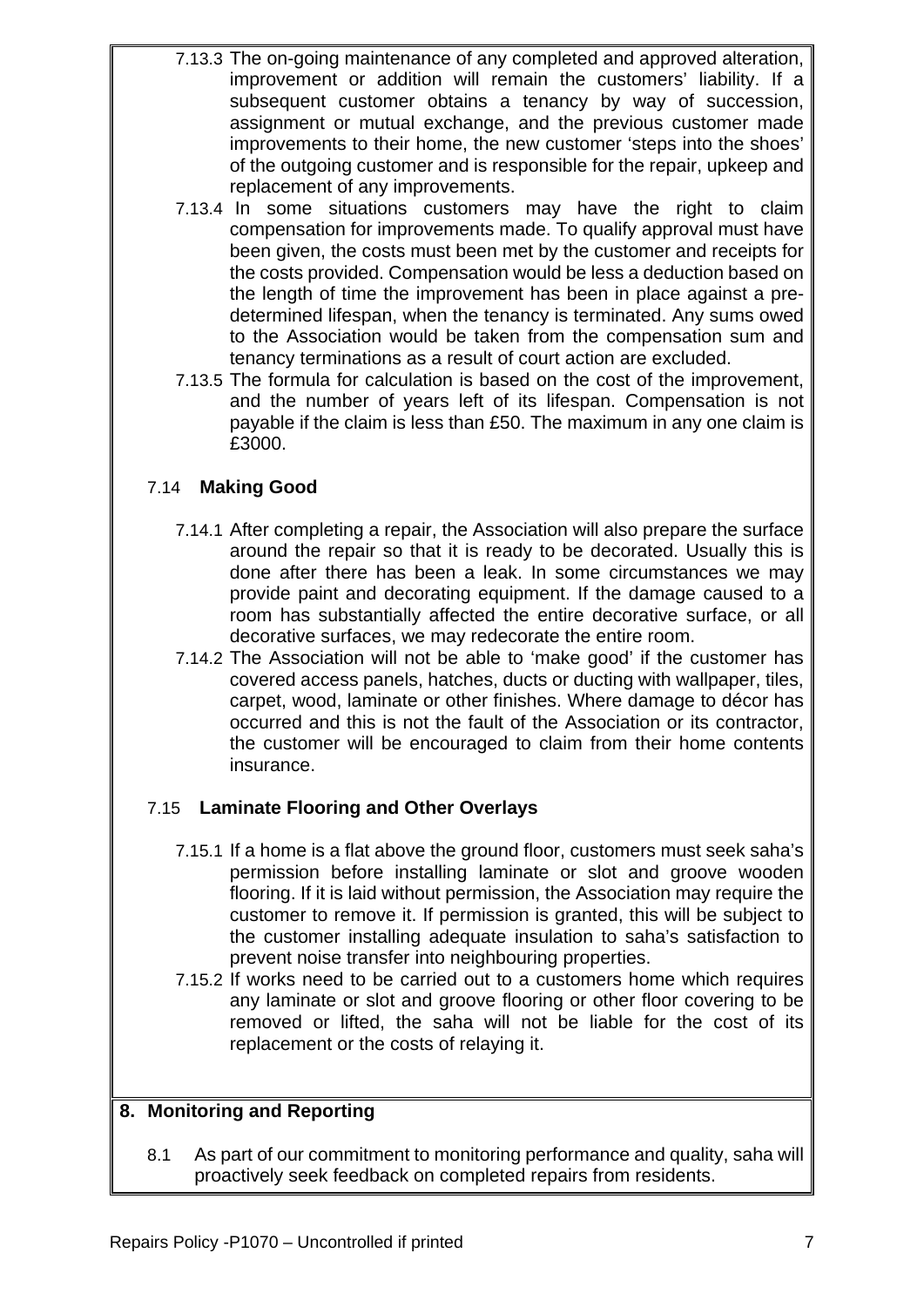8.2 Key Performance Indicators go to Board and information is presented to residents via the annual report.

#### **9. Implementation**

9.1 saha will ensure that the implementation of this policy is proactively inclusive across all activities with particular attention towards the protected characteristics as defined in the Equality Act 2010 whilst also being mindful towards the inclusivity of other vulnerable and marginalised groups that may be affected.

#### **10. Roles and Responsibilities.**

10.1 The Director of Asset Management and the Director of Housing Services have a joint overall responsibility for the implementation of the policy, and each local manager will have direct responsibility to ensure it is implemented effectively

#### 10.2 **Agency Managed Services**

10.2.1 In certain circumstances external agencies will have repairs responsibilities for the Associations properties, but also the organisations additional responsibilities within the lease or housing management agreement. Where this occurs certain elements of this policy will not apply.

### **11. Policy Review**

11.1 saha will review the operation of this policy in consultation with its residents, staff and relevant stakeholders (where appropriate), in light of current best practice, amending the policy where required.